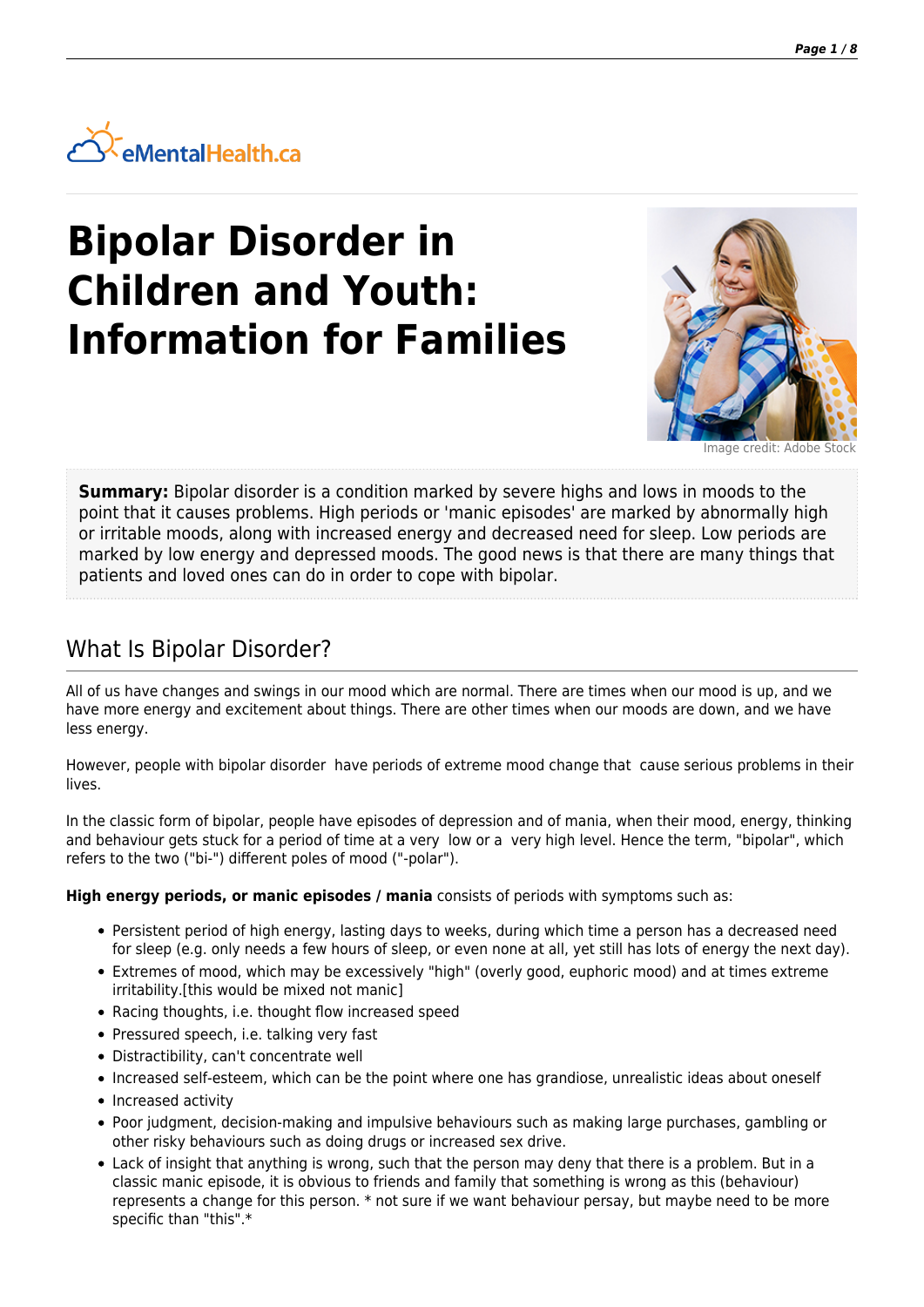While some individuals with bipolar disorder experience full-blown manic episodes, others also experience a mild to moderate level of mania, known as "hypomania". Hypomania is milder than mania, but it is a major change in functioning for the individual and it may lead into full-blown mania, or major depression.

What goes up must come down, which is why periods of high energy (manic episodes) are typically followed by low energy periods.

**Low energy episodes** or depressive episodes may occur to the extreme such that the person may have:

- Extremely low energy for days or weeks, with increased need for sleep
- Extremely low, depressed mood that is stuck and not reactive to what is happening around the person
- Feelings of guilt, worthlessness, or helplessness
- Loss of interest or pleasure in activities
- Due to low mood, the person may have thoughts that life isn't worth living, even to the point of thinking about making attempts to end one's life.

Mood episodes may also get so extreme that the person loses touch with reality, and may have symptoms of psychosis such as:

- Hallucinations, which includes hearing or seeing things which aren't actually there. For example, hearing voices or seeing people.
- Delusions, which are false beliefs with no basis in reality. For example, in a manic phase, one might believe that they can fly, or that they are a famous celebrity. On the other hand in a depressive phase, one might feel extreme irrational guilt.

# The Positive Side of Bipolar

Why do some people have bipolar? Studies show that the same genes that contribute to bipolar disorder may very well be the same genes linked to intelligence and creativity (Smith, 2015). Throughout human history, there are numerous notable examples of famous people that have had bipolar disorder. Bipolar traits and bipolar disorder may simply be the genetic price for intelligence and creativity.

### How Common is Bipolar Disorder?

#### With children/youth:

Bipolar occurs in 1% of children/youth at any given time (Costello et al., Lewinsohn et al).

#### With adults

Bipolar I or II occurs in up to 4% of adults (Kessler, 2005).

#### When Does Bipolar Disorder Start?

Bipolar usually starts in late teens or adulthood. In fact, about 50-66% of adults with bipolar report that their symptoms started before age 19 (Chang, 2007).

#### If You Suspect Bipolar...

If you suspect that your child may have bipolar disorder, take your child to be seen by your primary care provider (such as a [family doctor](https://psychiatry.ementalhealth.ca/index.php?m=heading&ID=73) or [paediatrician](https://psychiatry.ementalhealth.ca/index.php?m=heading&ID=430)) to make sure there aren't any medical problems (such as hormone imbalances) that might be causing or contributing to your child's symptoms.

The doctor may recommend more specialized mental health services and help with referrals to mental health professionals such as a [psychologist](https://psychiatry.ementalhealth.ca/index.php?m=heading&ID=54), [psychiatrist](https://psychiatry.ementalhealth.ca/index.php?m=heading&ID=22) or [social worker](https://psychiatry.ementalhealth.ca/index.php?m=heading&ID=55).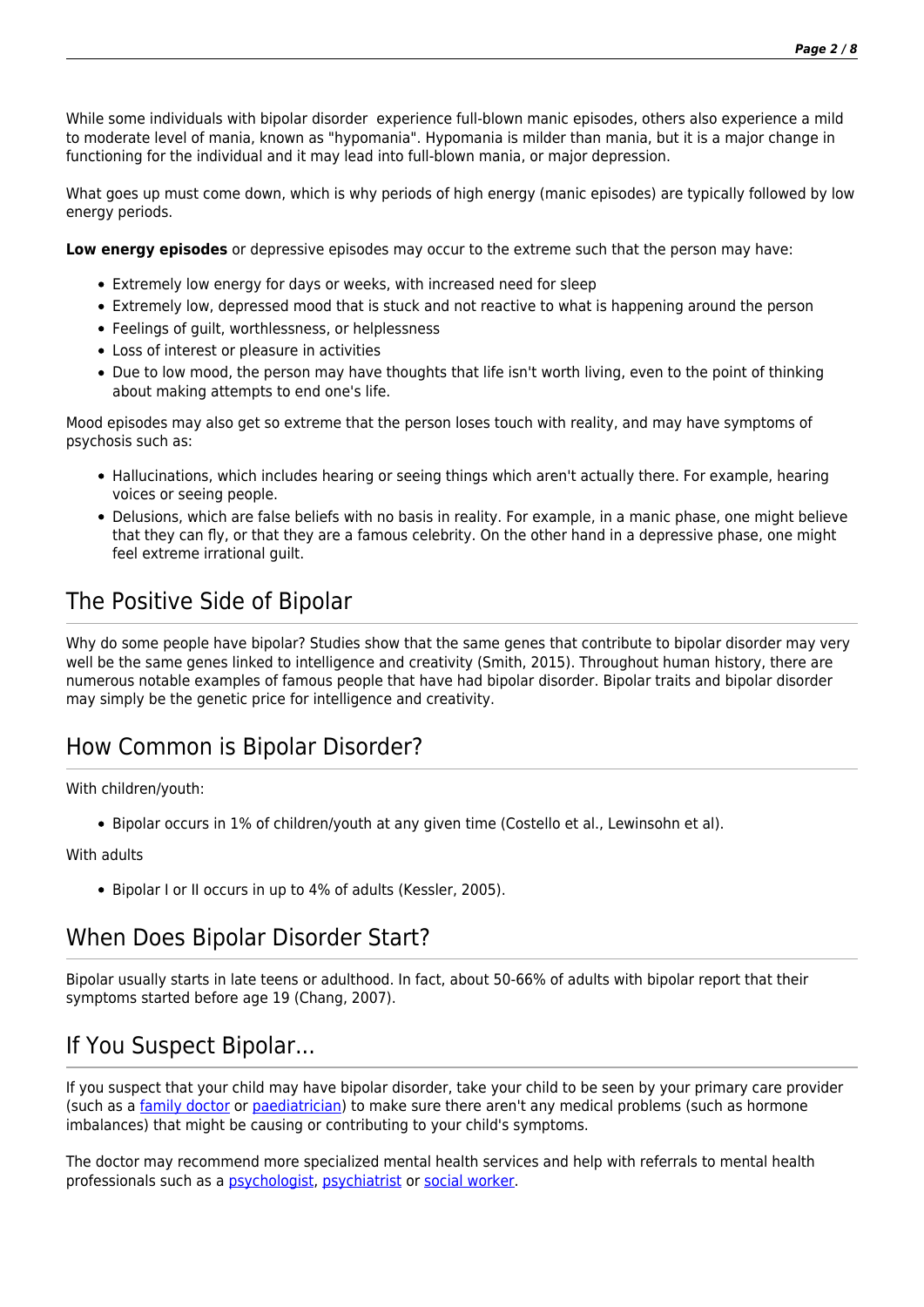# Types of Bipolar Disorder

According to the Diagnostic and Statistical Manual of Mental Disorders (DSM-5), a manual used by mental health professionals to diagnose mental health conditions, the main types of bipolar disorder are:

- Bipolar I, classically consisting of manic and depressive episodes. Many individuals present first with major depressive episodes when younger and do not go onto develop manic episodes until older.
- Bipolar II, consisting of hypomanic episodes and major depressive episodes.
- Cyclothymia, consisting of hypomanic episodes with depressive episodes (but not severe enough to be major depressive episodes per se).
- Bipolar Not Otherwise Specified (NOS), which is used to describe individuals with mood swings that cause problems, but which do not fit into any of the other above categories. In the past, many children/youth used to be diagnosed with BIpolar NOS, but it turns out for many of them, the diagnosis of disruptive mood dysregulation disorder (DMDD) may be more appropriate.

In addition, other terms used include:

- Rapid-cycling: when a person has at least 4 episodes per year. This type is seen about 5-15% of patients.
- Mixed state: when a person has both manic and depressive symptoms occurring at the same time

# Diagnosis of Bipolar Disorder

Psychologists and psychiatrists are the main professionals qualified to make a diagnosis of bipolar disorder.

During the assessment, the doctor asks the patient (and family members) about symptoms, the developmental and school history and the family history in order to make a determination about diagnosis and recommendations.

Getting a proper diagnosis is important. Because bipolar disorder is generally treated with medications, giving someone a diagnosis will generally lead to medication treatment. Misdiagnosing someone with bipolar disorder when they don't have it can lead to unnecessary medication use along with medication side effects. At the same time, not diagnosing someone who truly has it means that that person will miss out on potentially life-changing treatment.

At this time, there is not yet any blood test, brain scan or other diagnostic test that can help with the diagnosis of bipolar disorder.

### Other Conditions May Contribute to, or Look Like Bipolar

There are other conditions that can also contribute to mood problems (e.g. mood swings, anger or rage). If any of these are present, they can be addressed as well:

- Disruptive mood dysregulation disorder (DMDD)
	- For children and youth who have severely unstable moods, but who do not actually have bipolar disorder, there is a diagnosis known as [disruptive mood dysregulation disorder \(DMDD\)](http://www.nimh.nih.gov/health/topics/disruptive-mood-dysregulation-disorder-dmdd/disruptive-mood-dysregulation-disorder.shtml) (DSM-5, 2013).
- Medical conditions
	- Thyroid problems
	- o Seizure disorders
	- Tourette's syndrome or tic disorders
- Attention-deficit hyperactivity disorder (ADHD):
	- $\circ$  ADHD is defined as severe problems with inattention and distractibility, and individuals with ADHD may have constant problems with anger and low frustration tolerance
- Sensory processing disorders (SPD):
	- $\circ$  SPD is a condition where individuals can be overwhelmed by sensory input (e.g. touch, sound, light), reacting with anger, mood swings and rages
- Autistic spectrum disorders (ASD)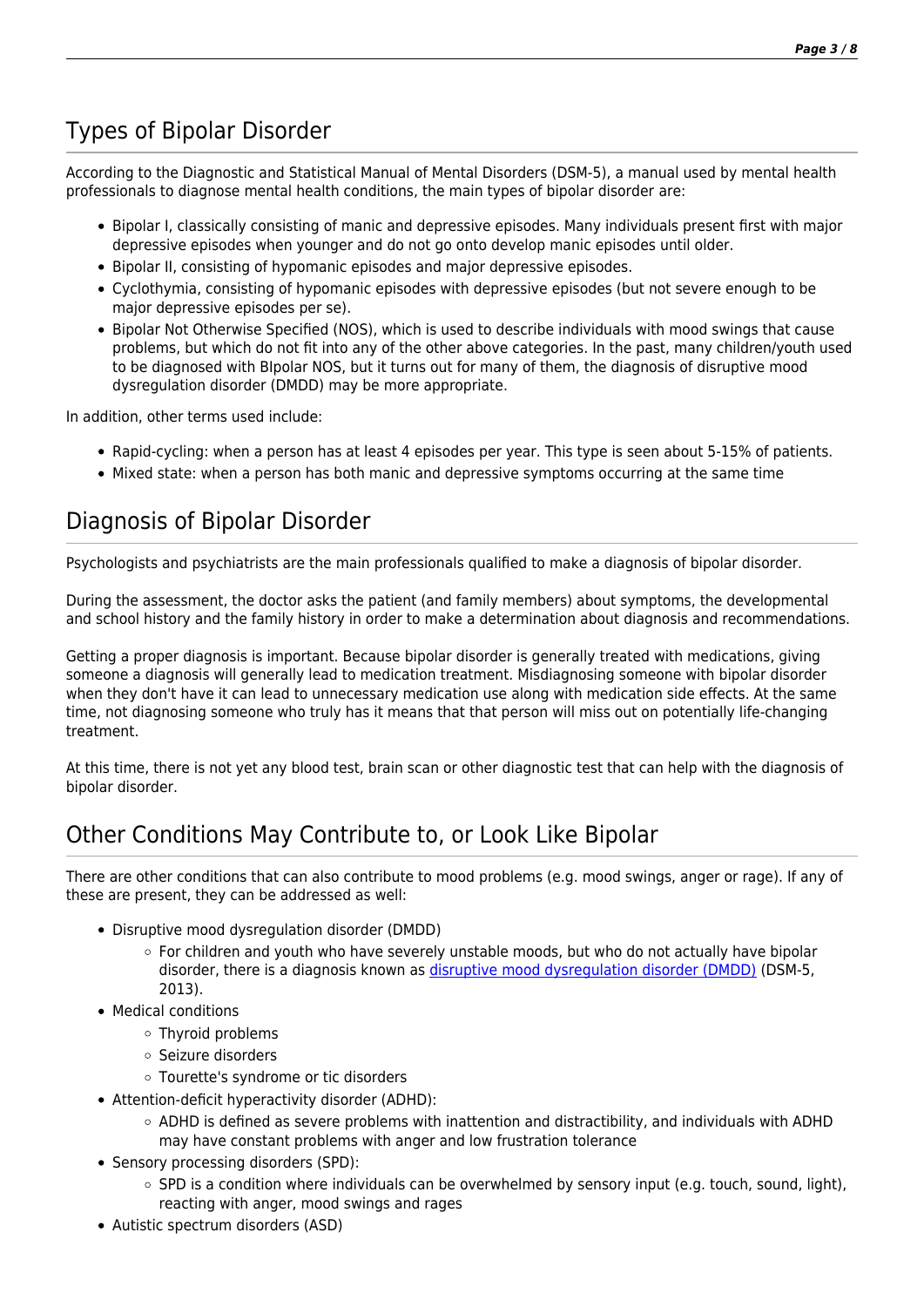- $\circ$  ASD is a condition where individuals have extreme difficulties understanding other people, and tend to be extremely rigid and inflexible
- Learning disorders (LD)
	- $\circ$  LDs are conditions where individuals have problems with learning, and as a result, this can be extremely frustrating, leading to anger and mood problems particularly at school
- Fetal alcohol spectrum disorders (FASD)
	- $\circ$  FASD occurs when a developing baby is exposed to alcohol while still in the womb

### Treatments for Bipolar Disorder

There are various ways to treat bipolar disorder, and can include:

- Teaching the patient and family members about bipolar disorder, and self-help (i.e. coping strategies)
- Ensuring that the child/youth has a strong support network at home, and/or school and/or work.
- Medications
- Counselling / psychotherapy (talk therapy)

### Treatments for Bipolar: Medications

Studies show that individuals with bipolar disorder have brain differences compared to other people. In other words, bipolar disorder is not your child's fault, nor is it due to choice or bad behavior, just like the way in which other brain conditions such as epilepsy, multiple sclerosis are also similarly not the person's fault.

#### **Medications**

Because bipolar disorder has such a strong biological basis, medications are often necessary in the treatment of (true) bipolar disorder.

Common medications used in the treatment of bipolar disorder include:

- Lithium
- Divalproex (trade name Epival)
- Lamotrigine (trade name Lamictal)
- Olanzapine (trade name Zyprexa)
- Quetiapine (trade name Seroquel)
- Risperidone (trade name Risperdal)
- Aripiprazole (trade name Abilify)

For more information about medications, speak to your doctor.

### Self-Help: Taking Care of the Body and Brain

The following strategies are particularly important for people with bipolar disorder, though note that these strategies are safe and healthy for anyone's brain:

- **Keep regular, daily routines**, which will help set your child's internal clock (Frank, 2007). As much as possible, set the same times every day (weekends and weekdays) for:
	- a) Your child's bedtime and wakeup time.
	- b) What time your child sees the first person in his/her day
	- c) Mealtimes, like breakfast, lunch, dinner
- **Ensure your child is getting enough sleep.** The average child/youth needs at least 9-11 hours of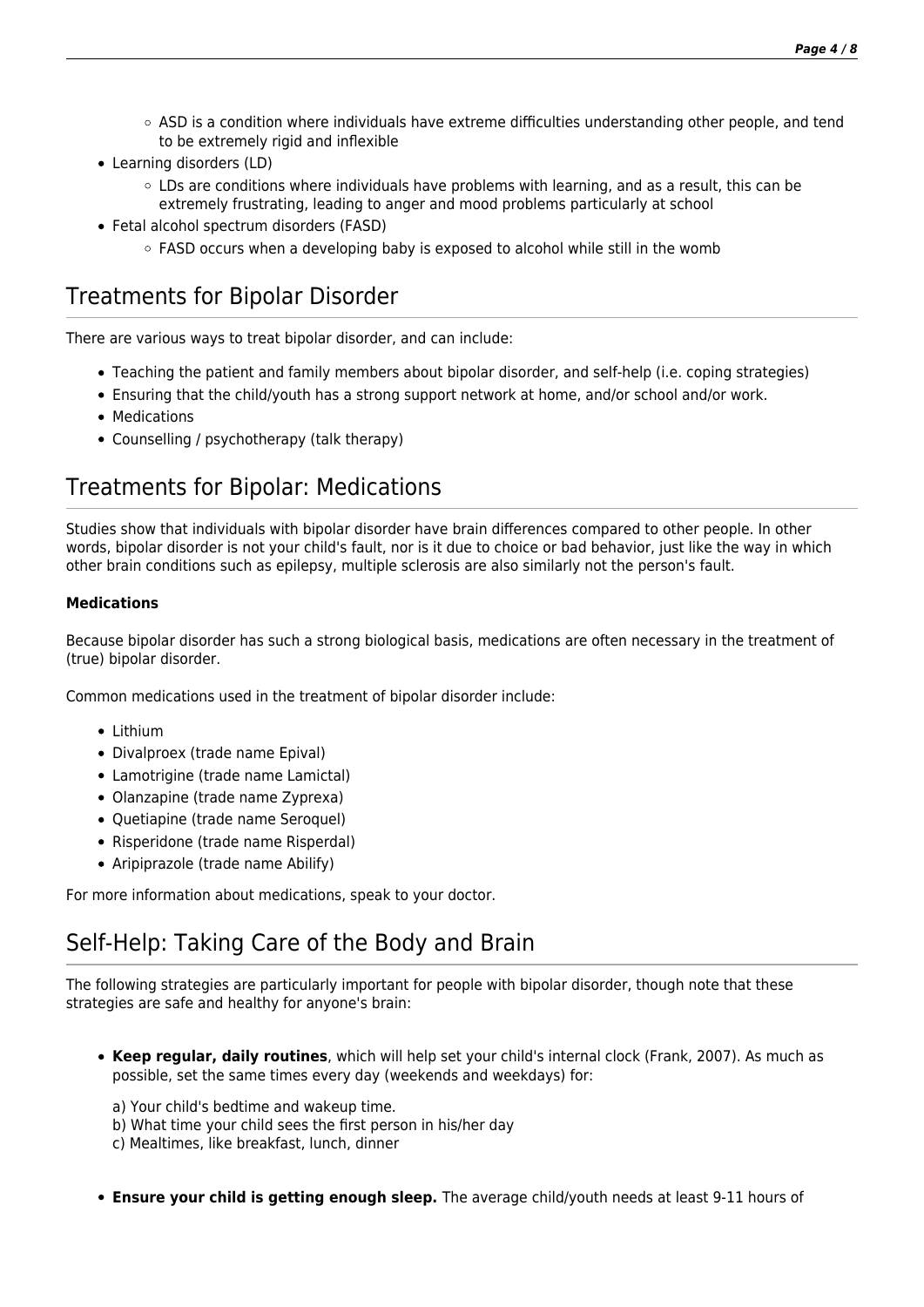sleep. Unfortunately, all too many children/youth (and adults) use electronic devices in the evening, which tricks the brain into thinking it is daytime.

Try your best to:

- $\circ$  Limit the electronics, and come up with a good sleep routine to ensure sleep.
- $\circ$  Keep the same times on weekends as well as weekdays. People with bipolar disorder should not be staying up late on weekends, because this can be very disruptive for their internal clock -- it is like having 'mini' jet lag every weekend. Note that a study showed the effectiveness of "dark therapy", i.e. exposing patients to darkness from 6 PM to 8 AM for a few days helped improve manic symptoms such that patients had less need for medication and were discharged earlier from hospital (Barbini, 2005).

[For more information about sleep in youth...](https://psychiatry.ementalhealth.ca/index.php?m=article&ID=21575)

- **Regular physical activity, ideally outdoors.** Studies show the effectiveness of being active, particularly outside. For more information on how to become more physically active, contact the website of the Public Health Agency of Canada at<http://www.phac-aspc.gc.ca/pau-uap/paguide/>. For youth that have trouble with team sports, individual sports (such as weightlifting, martial arts) may be more helpful.
- **Healthy diet with regular meals.** Ensure that your child has regular meals and snacks. Not only is this important for good nutrition, but also helps set the body's internal clock.
- **Omega-3 fatty acids.** Some evidence suggests that Omega-3 fatty acids (found in fish or flax seed oils) may be helpful for bipolar disorder (Stoll, 1999).
- **Avoid stimulants because they may trigger manic episodes in bipolar.** This includes: street drugs such as amphetamines, 'uppers' or 'speed'. Even milder stimulants such as coffee or prescription medications for ADHD (such as methylphenidate) need to be monitored closely by a physician.
- **Be cautious if your child is prescribed antidepressants**. For people with bipolar, the use of antidepressant medication carries a risk of causing manic episodes, so close monitoring is required by a physician. For someone with a true diagnosis of bipolar, if antidepressants are used, they are usually used in conjunction with a mood stabilizer such as lithium.

### Self-Help: Supporting Your Loved One with Bipolar

Children with bipolar disorder tend to have troubles with "emotional regulation", the ability to regulate and control their feelings. The good news is that there are many things that you can do, that over time, will help your child to develop emotional regulation skills.

**Help your child express pleasant feelings by labelling and validating those feelings.** When your child is happy, validate the happy feelings, for example:

Child/youth: "Look, I got to the next level in the game!" (looking excited) Parent: "It looks like that makes you so happy... I'm glad to see you're so happy..."

It is possible that you may not agree with why your child is so happy (e.g. video game binge or doing drugs), but at least you can start with connecting by agreeing that they want to be happy.

**Validate your child's feelings and emotions when your child is upset.** When your child is upset, help your child label and express their feelings. This is not always easy, particularly if your child is angry or upset at you.

Child: "I hate you! You're the worst parent ever!"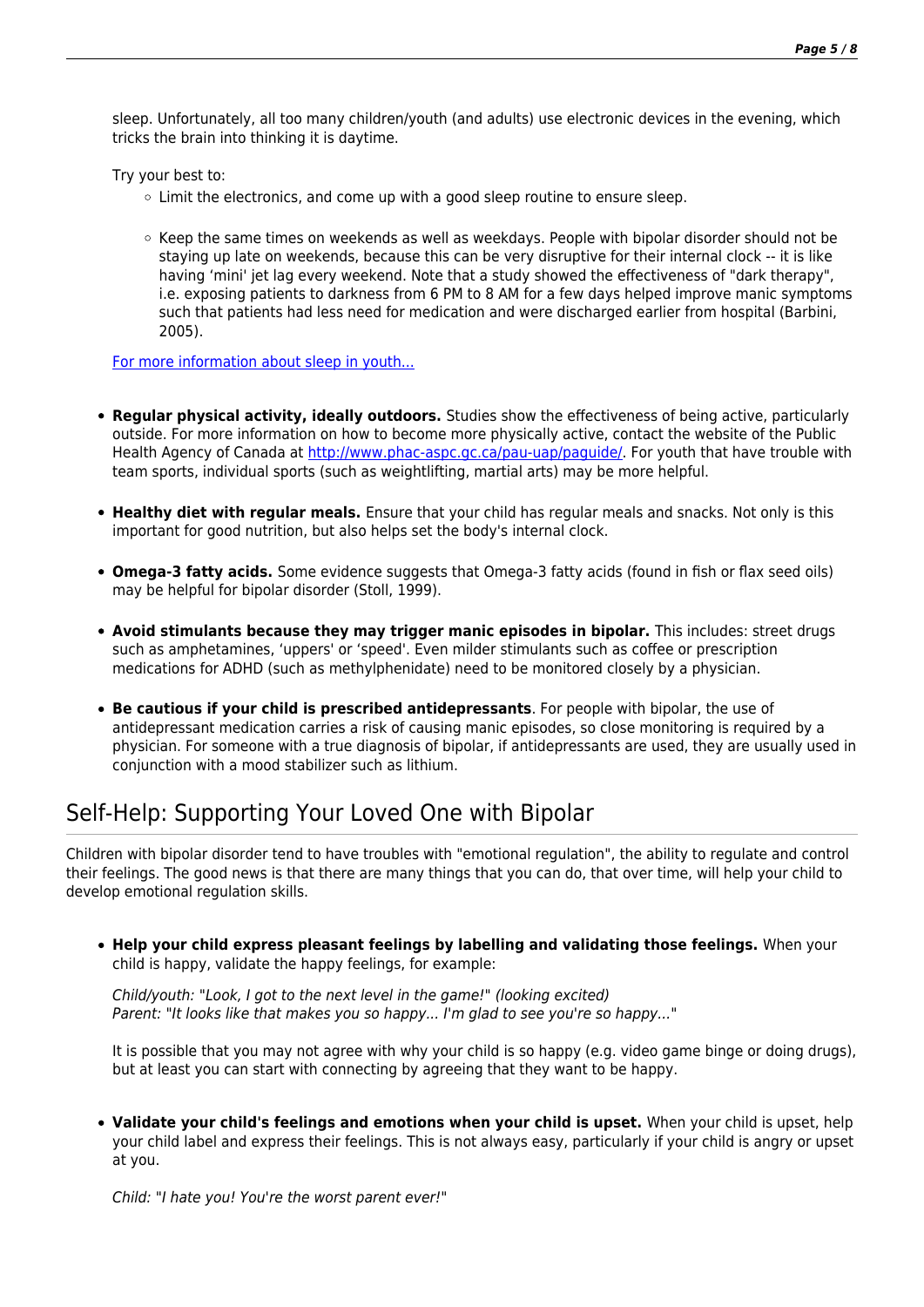Parent (to child): "Wow! You're so angry right now... You're angry at me because I said no... I know, its not easy when I say no..."

You may not agree with the reason why your child is angry, but helping your child use his/her words is one of the first steps to helping your child regulate the anger...

**Tell your child that you are concerned about him or her, and be available and support your loved one with bipolar disorder.** Ask your child how s/he would like to be supported.

Parent: "I'm concerned about you and want to be there for you. How can I support you? How do you want me to be help?"

Typical ways that teens want parents to support them are simply 1) listening to the child, without giving advice, 2) listening and giving advice, 3) simply spending time together, or doing fun activities.

**Don't give advice if your child isn't ready to receive it.** Advice is better accepted when the other person gives you permission to receive it. Simply lecturing or telling the other person what to do may not work as well, particularly with independence-seeking teens, because this may lead him/her to withdraw.

You might say: "I'm worried about you... Can I give you some advice?"

If it is a serious situation where one's physical safety is at risk, you may have to intervene.

But if it is not, you may have to just back off, and focus on building up the trust until your child/youth is ready for your advice. You might then say: "That's okay. I respect that you want to be independent. I'm here, whenever you're ready..."

Later on, continue building up your relationship with your child by ensuring that you spend 1:1 time together with your child.

**Help the person get connected with professional help.** Talk to your child about seeing a doctor, and take your child to see a doctor, for example:

Parent: "Its been awhile since you've seen the doctor for a checkup, so I think it would be a good idea for you to go."

If your child/youth has a strong need for independence, then perhaps give your child/youth some limited choices, for example:

Parent: "Its non-negotiable that we are seeing your doctor. But you can choose when we go... Do you want the appointment in the morning or the afternoon?"

#### For More Information

#### **Websites**

Bipolar Disorder, National Institutes of Mental Health, retrieved Feb 22, 2008 from <http://www.nimh.nih.gov/health/publications/bipolar-disorder/complete-publication.shtml>.

#### **Books**

- For parents
	- Survival Strategies for Parenting the Child and Teen With Bipolar Disorder, by George T. Lynn , 2000
	- The Bipolar Child: The Definitive and Reassuring Guide to Childhood's Most Misunderstood Disorder, by Demitri Papolos, 2002.
	- Bipolar Disorders: A Guide For Helping Children And Adolescents, by Mitzi Waltz, Published By O'Reilly & Associates, 2000.
- For children and youth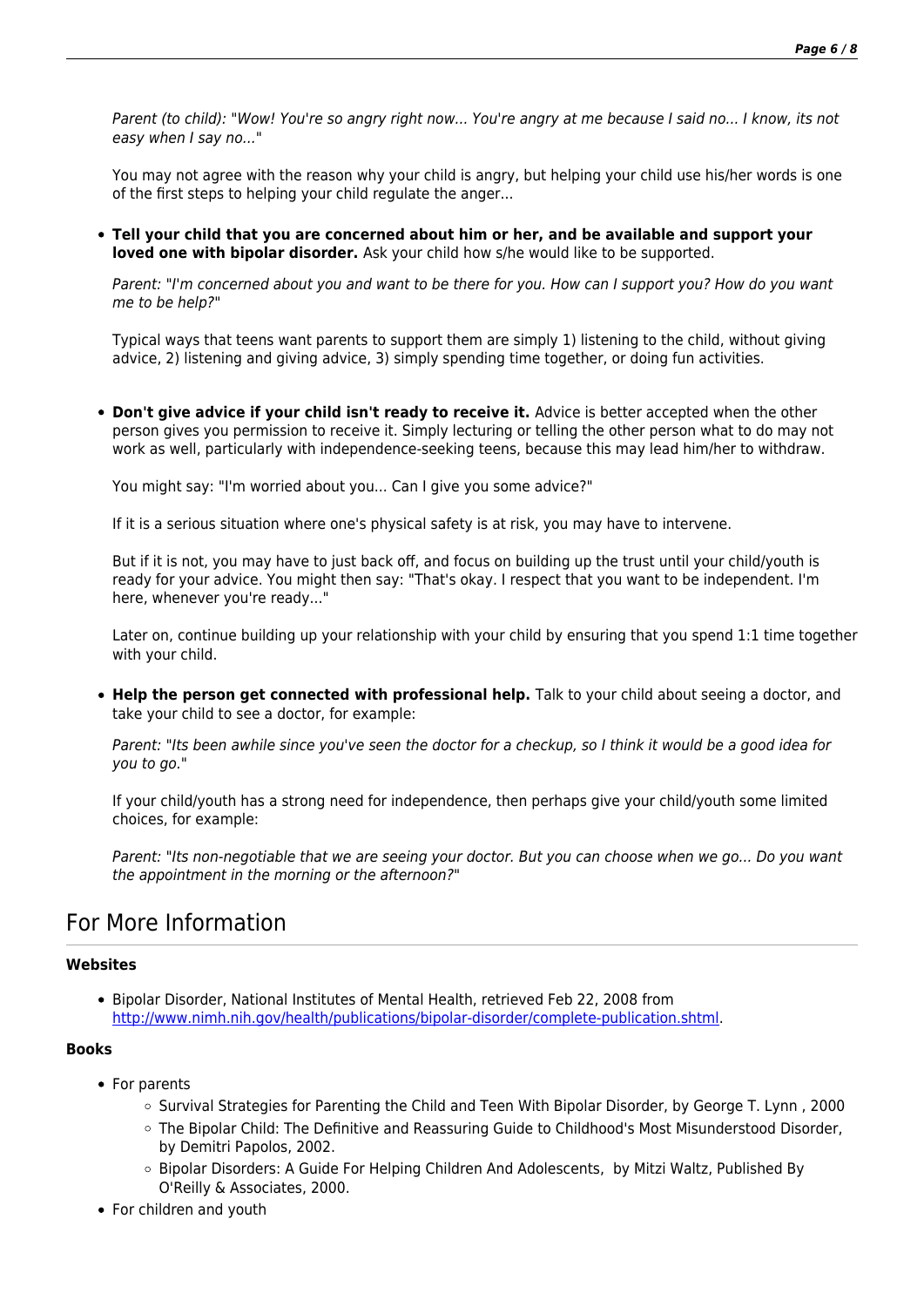- Turbo Max: A Story for Siblings of Children with Bipolar Disorder
- o Brandon and the Bipolar Bear: A Story for Children with Bipolar Disorder
- My Bipolar Roller Coaster Feelings Book

#### References

Barbini et al.: Dark therapy for mania: a pilot study, Bipolar Disorder, Feb 2005: 98-101.

Chang K, Adult bipolar disorder is continuous with pediatric bipolar disorder, Can. J. Psychiatry 2007; 52: 418-425.

Duffy A: Does Bipolar Disorder Exist in Children? A Selected Review. In Canadian Journal of Psychiatry 2007;52:409-417.

Frank E. Treating Bipolar Disorder: A Clinician's Guide to Interpersonal and Social Rhythm Therapy, 2007.

Geller B, Tillman R, Craney JL, Bolhofner K. Four-year prospective outcome and natural history of mania in children with a prepubertal and early adolescent bipolar disorder phenotype. Arch Gen Psychiatry. 2004;61:459-467.

Kessler RC, Chiu WT, Demler O, et al. Prevalence, severity, and comorbidity of 12-month DSM-IV disorders in the National Comorbidity Survey Replication. Arch Gen Psychiatry. 2005;62(6):617-627

Lam, R.W & Levitt, A.J, editors (1999). Canadian consensus guidelines for the treatment of seasonal affective disorder. Vancouver: Clinical and Academic Publishing. Retrieved May 2, 2008 from [http://www.apollolights.com/pdf/ canadian\\_sad\\_light\\_therapy.pdf](http://www.apollolights.com/pdf/%20canadian_sad_light_therapy.pdf)

Papolos, D.F., Fann, C., Tresker, S., & Papolos, J.D. (2002). Pediatric mania: Prodromal symptoms and antecedent conditions. Manuscript submitted for publication.

Pavuluri M et al.: Child- and Family-Focused Cognitive-Behavioral Therapy for Pediatric Bipolar Disorder: Development and Preliminary Results. Journal of the American Academy of Child and Adolescent Psychiatry, 2004; 43(5): 528-537.

Smith D et al.: CHildhood IQ and risk of bipolar disorder in adulthood: prospective birth cohort study (2015). Aug 2015, 1(1) 74-80; DOI: 10.1192/bjpo.bp.115.000455.

Stoll AL, Locke CA, Marangell LB, Severus WE. Omega-3 fatty acids and bipolar disorder: A review. Prostaglandins, Leukotrienes and Essential Fatty Acids. Volume 60, issues 5-6, May-June 1999, pages 329-337.

Moreno C, Laje G, Blanco C, Jiang H, Schmidt AB, Olfson M. National trends in the outpatient diagnosis and treatment of bipolar disorder in youth. Arch Gen Psychiatry. 2007 Sep;64(9).

### About this Document

Written by the eMentalHealth.ca Team and Partners.

Special acknowledgements (in alphabetical order) to:

- Keli Anderson, Executive Director of the FORCE Society for Kids Mental Health, [www.bckidsmentalhealth.org](http://www.bckidsmentalhealth.org/)
- Dr. Anne Duffy, Psychiatrist, Canada Research Chair in Child Mood Disorders, Associate Professor, McGill University

#### Disclaimer

Information in this pamphlet is offered 'as is' and is meant only to provide general information that supplements, but does not replace the information from your health provider. Always contact a qualified health professional for further information in your specific situation or circumstance.